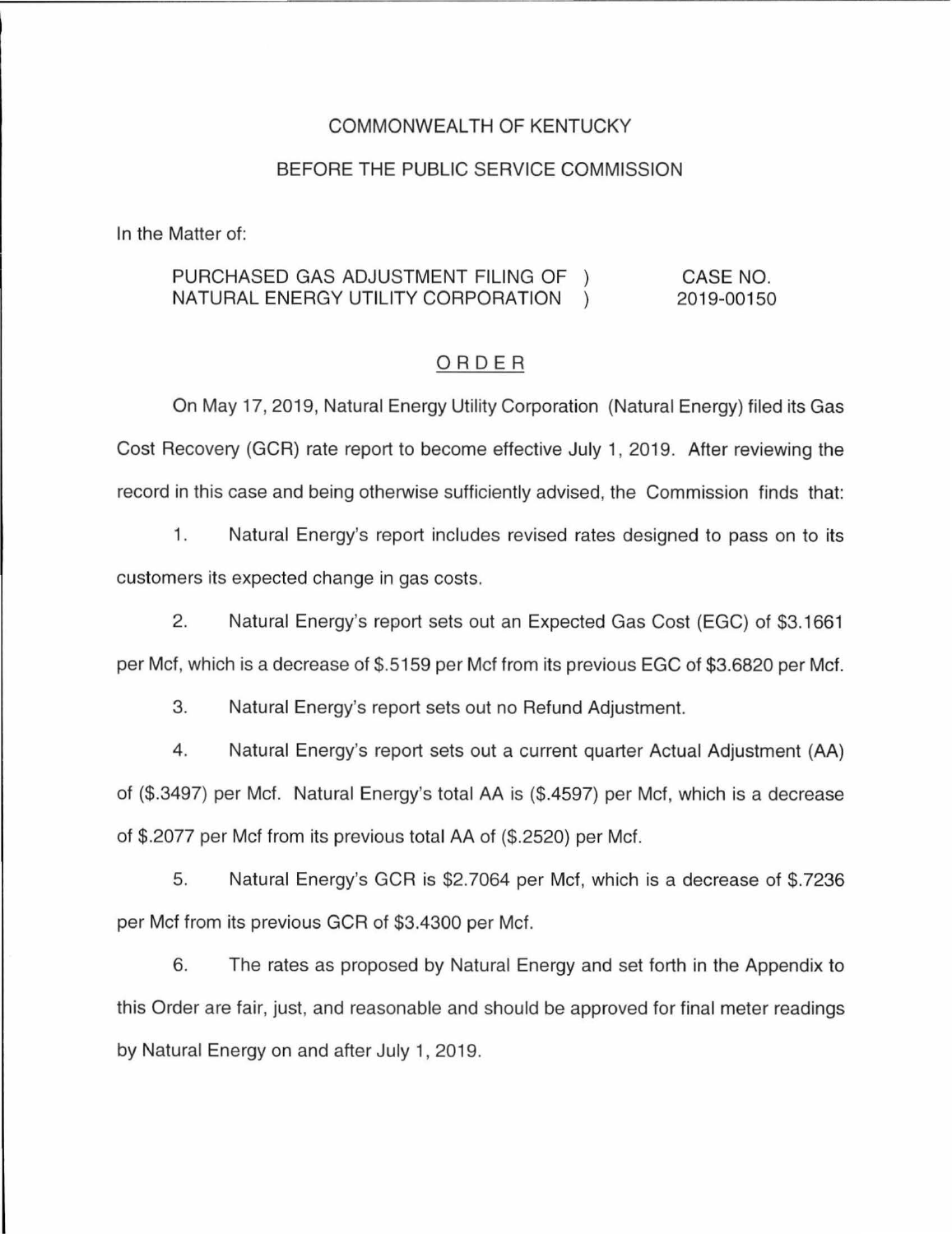IT IS THEREFORE ORDERED that:

1. The rates proposed by Natural Energy and set forth in the Appendix to this Order are approved for final meter readings on and after July 1, 2019.

2. Within 20 days of the date of entry of this Order, Natural Energy shall file with this Commission, using the Commission's electronic Tariff Filing System, revised tariff sheets setting out the rates approved herein and reflecting that they were approved pursuant to this Order.

3. This case is closed and removed from the Commission's docket.

# [REMAINDER OF PAGE INTENTIONALLY LEFT BLANK]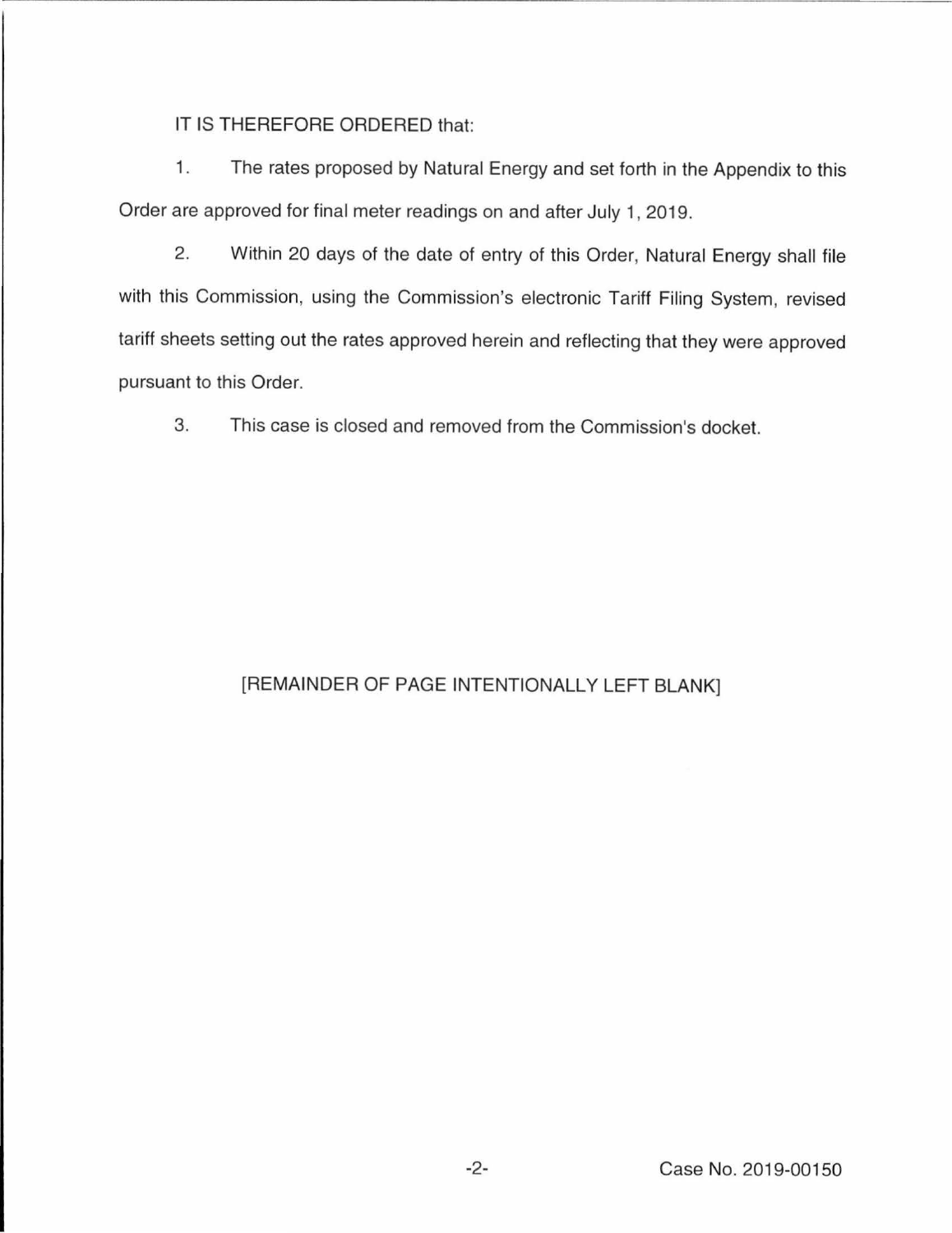By the Commission

ENTERED JUN 11 2019 KENTUCKY PUBLIC SERVICE COMMISSION

ATTEST:

Twen R. Pinso Executive Director

Case No. 2019-00150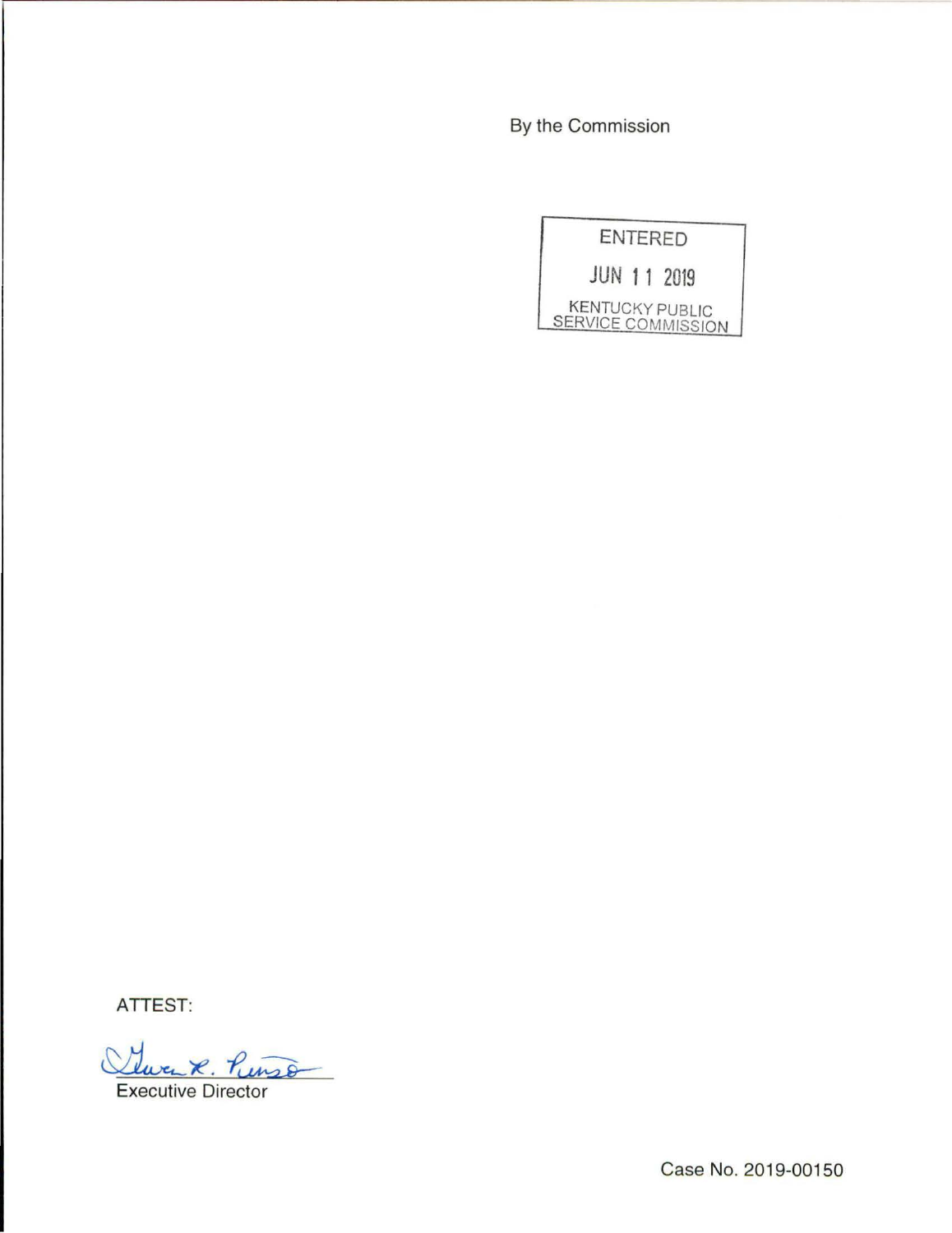## APPENDIX

# APPENDIX TO AN ORDER OF THE KENTUCKY PUBLIC SERVICE COMMISSION IN CASE NO. 2019-00150 DATED **JUN 11 2019**

The following rates and charges are prescribed for the customers in the area served by Natural Energy Utility Corporation. All other rates and charges not specifically mentioned herein shall remain the same as those in effect under the authority of this Commission prior to the effective date of this Order.

## RATES:

|         |                  | Gas Cost |          |
|---------|------------------|----------|----------|
|         |                  | Recovery | Total    |
|         | <b>Base Rate</b> | Rate     | Rate     |
| All Mcf | \$4.2400         | \$2.7064 | \$6.9464 |